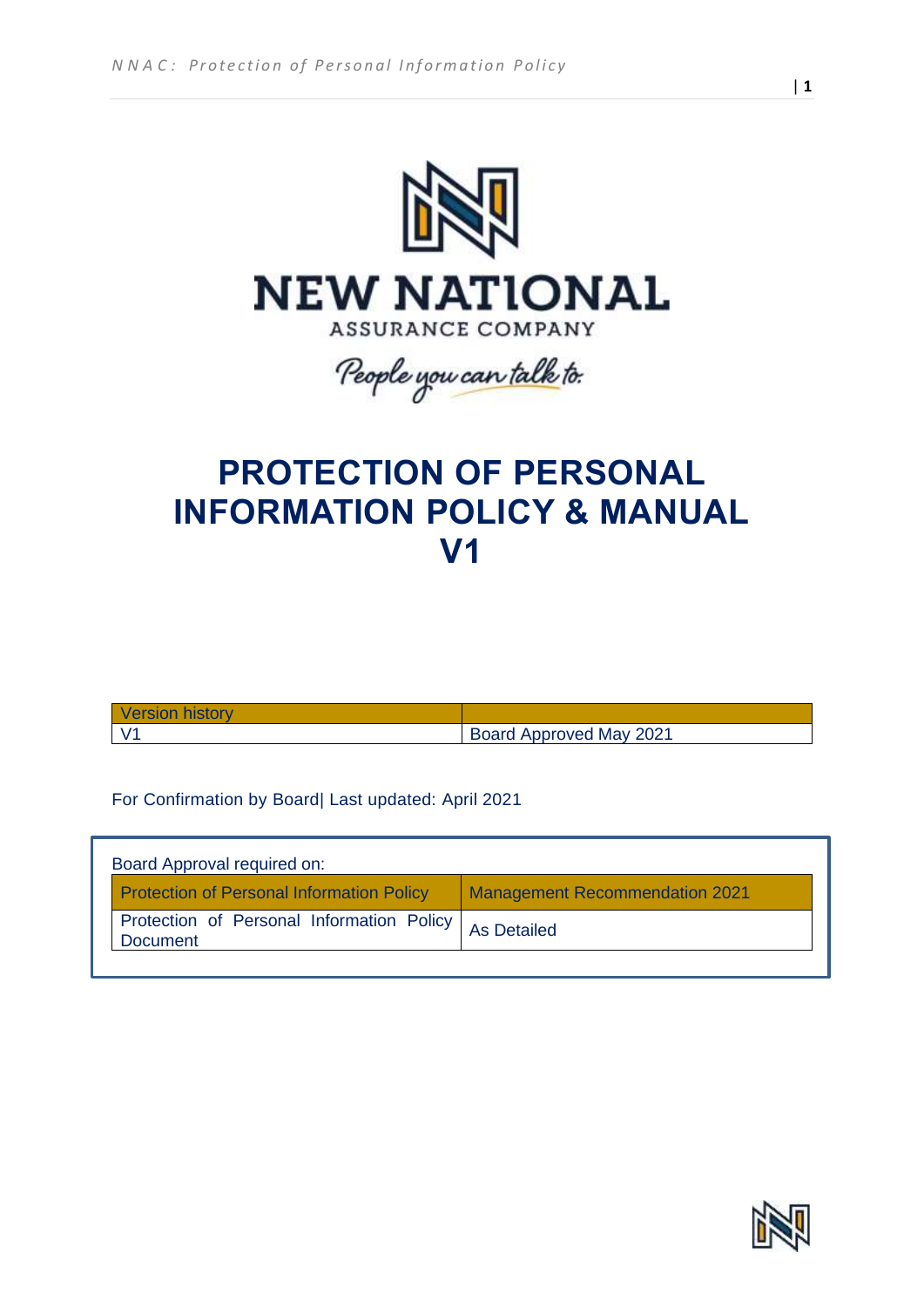## **TABLE OF CONTENTS**

|    | 1. INTRODUCTION                                   | Page 03 |
|----|---------------------------------------------------|---------|
| 2. | <b>DEFINITIONS</b>                                | Page 03 |
|    | 3. PURPOSE                                        | Page 05 |
|    | <b>4. APPLICATION</b>                             | Page 06 |
| 5. | <b>RIGHTS OF DATA SUBJECTS</b>                    | Page 06 |
| 6. | <b>GENERAL GUIDING PRINCIPLES</b>                 | Page 07 |
|    | 7. INFORMATION OFFICER                            | Page 09 |
|    | 8. SPECIFIC DUTIES & RESPONSIBILITIES             | Page 09 |
| 9. | <b>REQUEST TO ACCESS PERSONAL INFORMATION</b>     | Page 12 |
|    | <b>10. DISCIPLINARY ACTION</b>                    | Page 12 |
|    | <b>11. POPI COMPLAINTS PROCEDURE</b>              | Page 13 |
|    | 12. ANNEXURE A: PERSONAL INFORMATION REQUEST FORM | Page 14 |
|    | 13. CONSENT FORM: CONSENT TO PERSONAL INFORMATION | Page 15 |

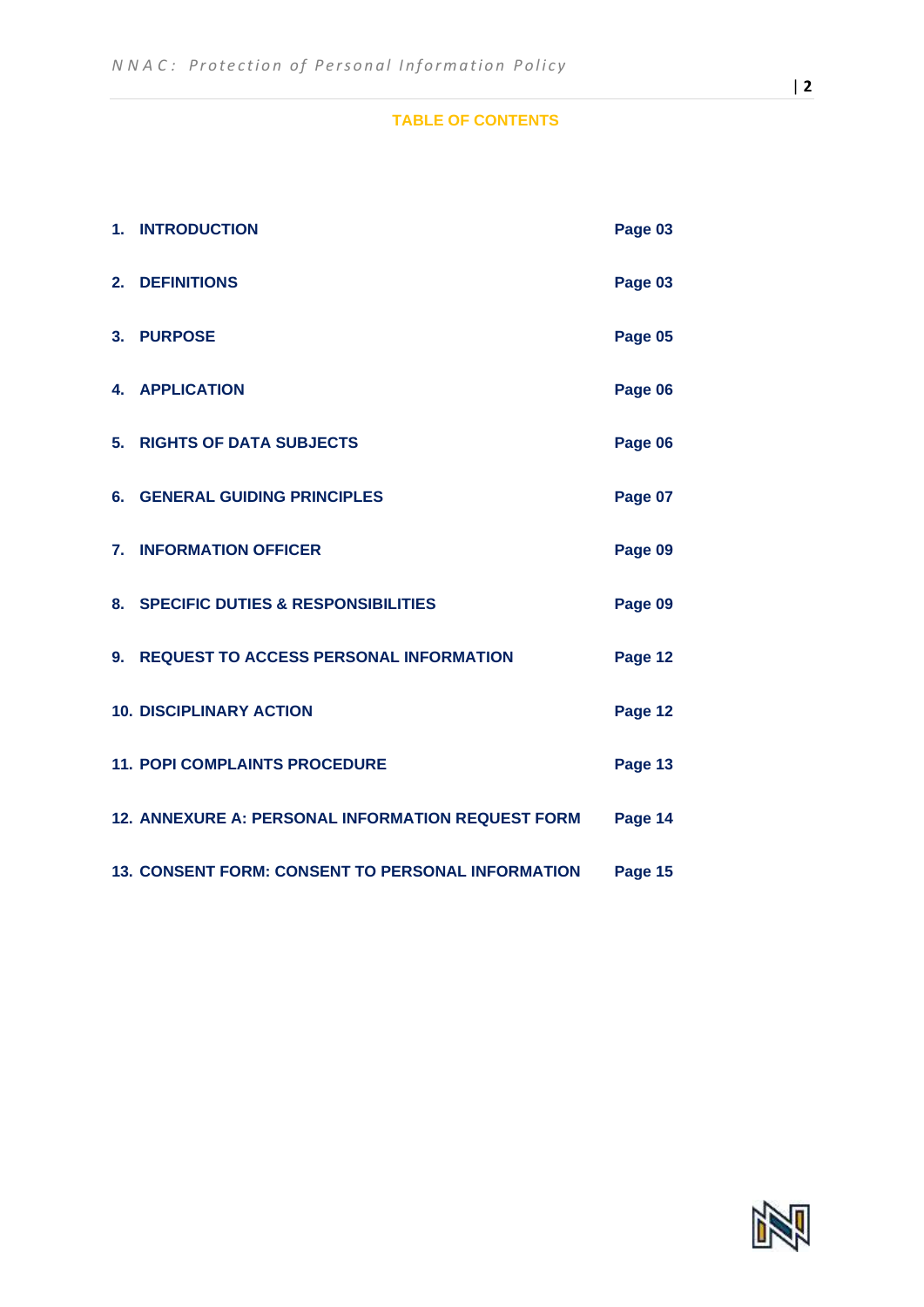#### **1. INTRODUCTION**

The right to privacy is an integral human right recognised and protected in the South African Constitution and in the Protection of Personal Information Act 4 of 2013 (POPIA)

POPIA aims to promote the protection of privacy through providing guiding principles that are intended to be applied to the processing of personal information in a context-sensitive manner.

A person's right to privacy entails having control over his or her personal information and being able to conduct his or her affairs relatively free from unwanted intrusions.

Given the importance of privacy, we are committed to effectively managing personal information in accordance with POPIA's provisions.

#### **2. DEFINITIONS**

The following terms may be defined as:

- **2.1 Biometrics-** Means a technique of personal identification that is based on physical, physiological or behavioural characterisation including blood typing, finger printing, DNA analysis, retinal scanning and voice recognition.
- **2.2 Consent-** Means any voluntary, specific, and informed expression of will in terms of which permission is given for the processing of personal information.
- **2.3 Data Subject-** This refers to the natural or juristic person to whom personal information relates, such as an individual client, customer or a company that supplies us with products or other goods and services.
- **2.4 De- Identify-** This means to delete any information that identifies a data subject, or which can be used by a reasonably foreseeable method to identify, or when linked to other information, that identifies the data subject.
- **2.5 Filing System-** Means any structured set of personal information, whether centralised, decentralised or dispersed on a functional or geographical basis, which is accessible according to specific criteria.
- **2.6 Information Officer-** The information officer is responsible for ensuring our compliance with POPIA.
- **2.7 Operator-** An operator means a person who processes personal information for a responsible party in terms of a contract or mandate, without coming under the direct authority of that party.
- **2.8 PAIA**  Promotion of Access to Information act No 2 of 2000.

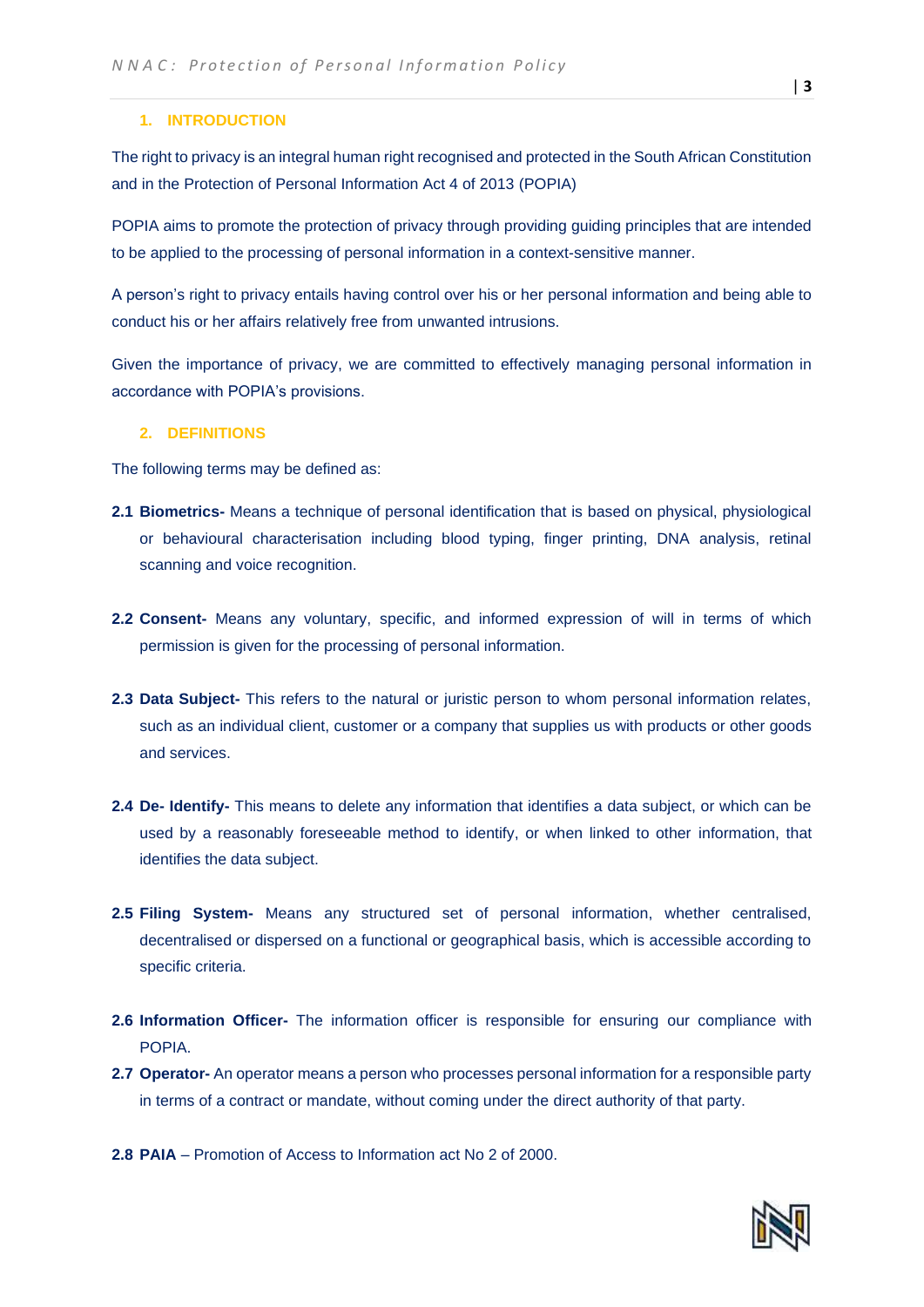- **2.9 Personal Information-** Personal information is any information that can be used to reveal a person's identity. Personal Information relates to an identifiable, living, natural person, and where applicable, an identifiable, existing juristic person. (Such as a company), including but not limited to information concerning:
	- Race, gender, sex, pregnancy, marital status, national or ethnic origin, colour, sexual orientation, age, physical or mental health, disability, religion, conscience, belief, culture, language, and birth of a person.
	- Information relating to the education or the medical, financial, criminal or employment history of the person.
	- Any identifying number, symbol, email address, physical address, telephone number, location information, online identifier, or other assignment to the person.
	- The biometric information of the person.
	- The personal opinions, views, or preferences of the person.
	- The views or opinions of another individual about the person.
- 2.10 **Persons –** Maybe defined as a human being or a corporation having rights and obligations of a person.
- **2.11 POPI Act-** The POPI (Protection of Personal Information) Act of 2013, also called POPIA, is a piece of legislation introduced to try and protect the constitutional right to privacy by implementing rules designed to protect private information.
- **2.12 Policy Application-** This Policy applies to NNAC's Board of Directors, all branches, business units and divisions of the Company, All employees and Management, All business partners or other persons acting on behalf of the Company.
- **2.13 Policyholder-** A policyholder is a person or entity whose name appears on the records of the insurance company and is also a person or entity who owns or controls an insurance policy and has the privilege to exercise the rights outlined in the contract.
- **2.14 Primary Purpose-** The collection of data for its intended use.
- **2.15 Processing-** The act of processing information includes any activity or any set of operations, concerning personal information and includes:
	- The collection, receipt, recording, organisation, collation, storage, updating or modification, retrieval, alteration, consultation, or use,
	- Dissemination by means of transmission, distribution or making available in any other form, or
	- Margining, linking, as well as any restriction, degradation, erasure, or destruction of information.
- **2.16 Record-** is any recorded information, regardless of form or medium, including: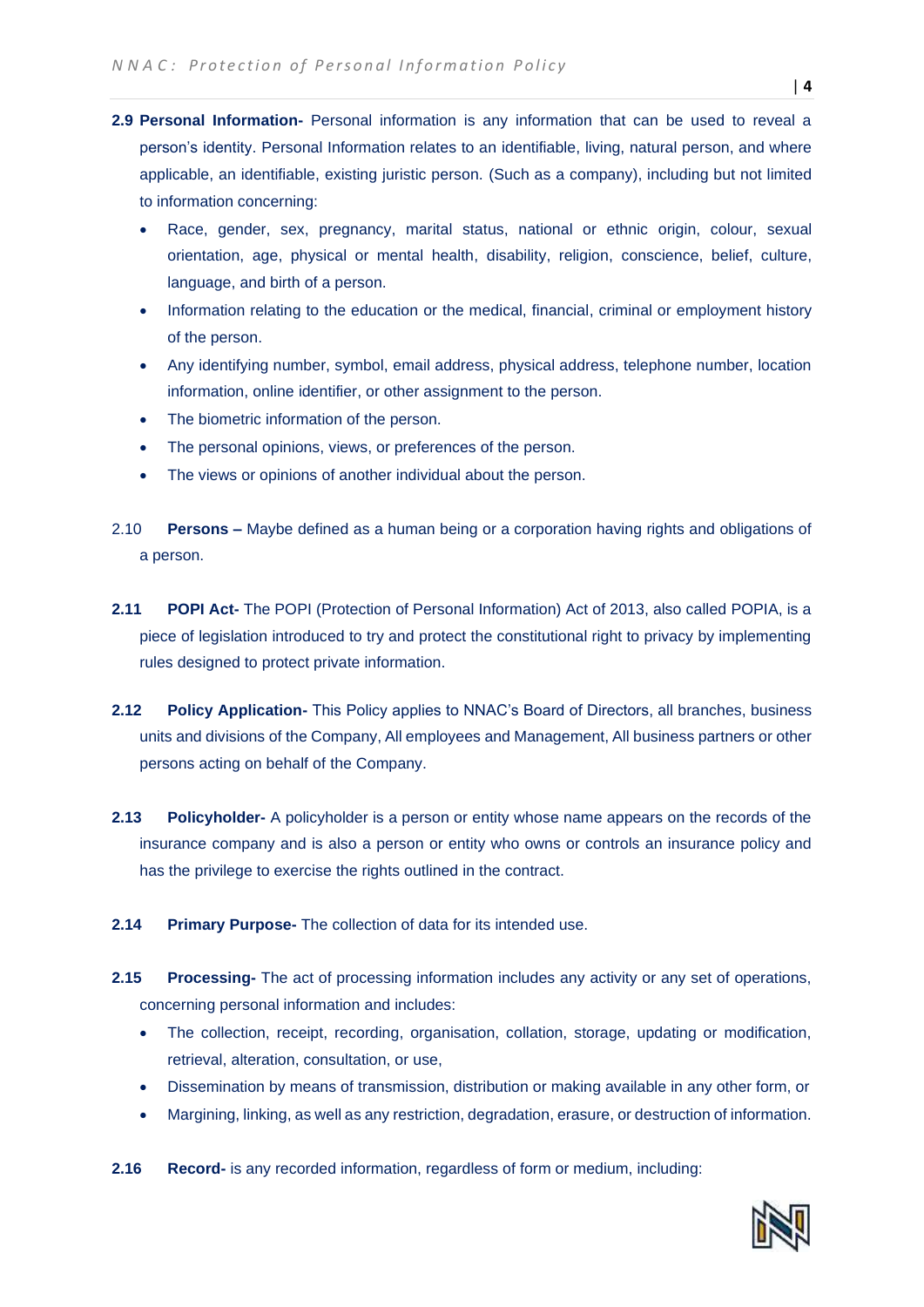- Writing on any material
- Information produced, recorded, or stored by means of any tape- recorder, computer equipment, whether hardware or software or both, or other device, and any material subsequently derived from information so produced, recorded or stored.
- **2.17 Re- Identify-** In relation to personal information of a data subject, means to resurrect any information that has been de-identified that identifies the data subject, or can be used or manipulated by a reasonably foreseeable method to identify the data subject.
- **2.18 Responsible Party-** The responsible party is the entity that needs the personal information for a particular reason and determines the purpose of and means for processing the personal information. In this case, NNAC is the responsible party.
- **2.19 Secondary Purpose-** is the use or disclosure of information for a purpose other than that for which it was originally collected.
- **2.20 Third Party -** relating to a person or group besides the two primarily involved in a situation.
- **2.21 Unique Identifier-** any identifier that is assigned to a data subject and is used by a responsible party for the purposes of the operations of that responsible party and that uniquely identifies that data subject in relation to that responsible party.

#### **3 PURPOSE**

The purpose of this policy is to protect NNAC from the compliance risk associated with the protection of personal information which includes:

- Breaches of confidentiality. For instance, we could suffer loss in revenue where it is found that the personal information of data subjects has been shared or disclosed inappropriately.
- Failing to offer choice. For instance, all data subjects should be free to choose how and for what purpose the company uses information relating to them.
- Reputational damage. For instance, we could suffer a decline in Policy Holder value following an adverse event such as a computer hacker deleting the personal information held by the company.

This policy demonstrates our commitment to protecting the privacy rights of data subjects in the following manner:

- Through directing compliance with the provisions of POPIA and best practice.
- By cultivating a company culture that recognises privacy as a valuable human right.
- By developing and implementing internal controls for the purpose of managing the compliance risk associated with the protection of personal information.

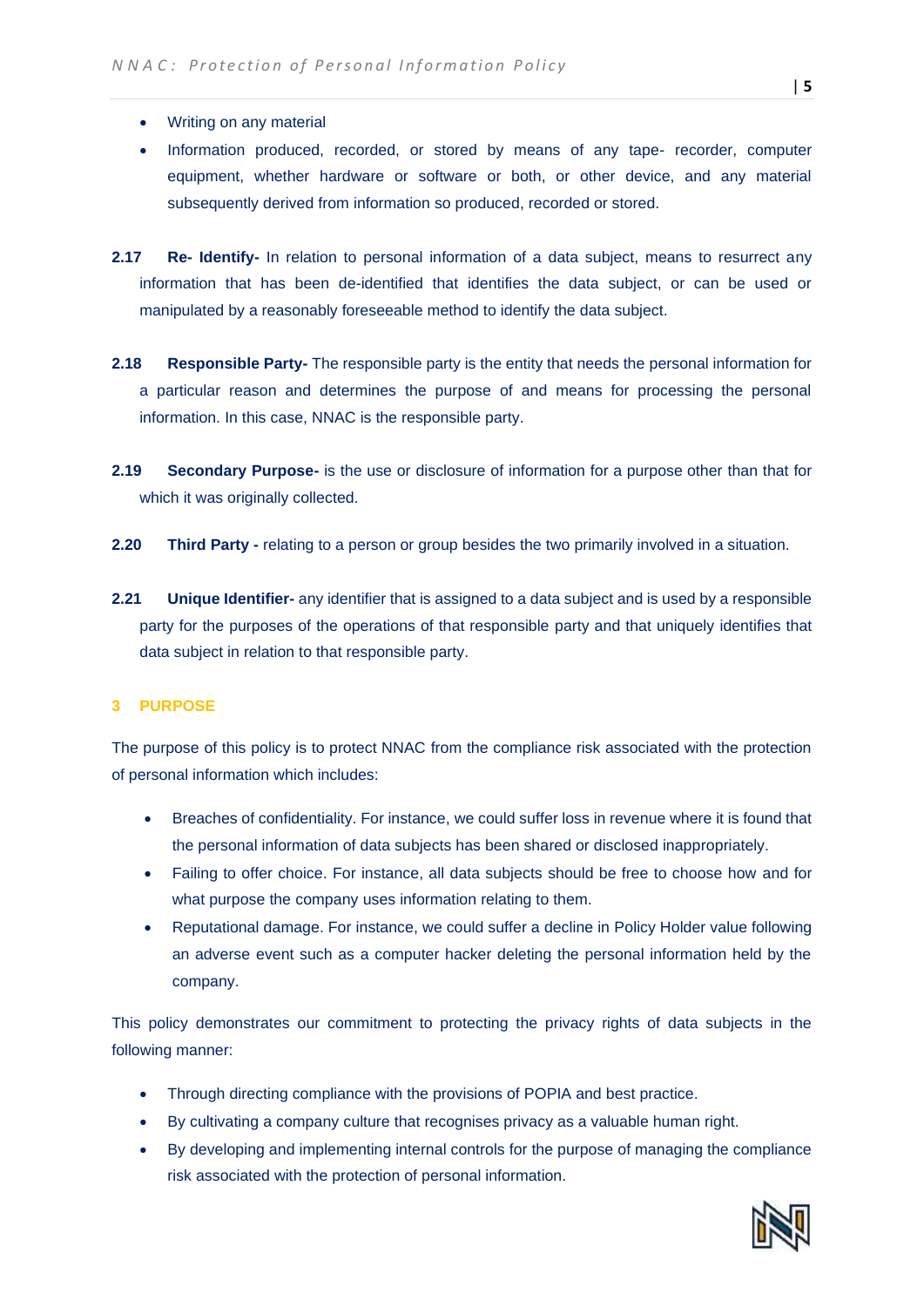- By assigning specific duties and responsibilities to the Board of Directors, including the appointment of an Information Officer and Deputy Information Officers to protect the interests of our Company and data subjects.
- By raising awareness through training and providing guidance to staff who process personal information so that they can act confidently and consistently.

## **4 APPLICATION**

This policy and its guiding principles apply to:

- NNAC's Board of Directors
- All branches, business units and divisions of the Company.
- All employees and Management
- All business partners or other persons acting on behalf of the Company.

The policy's guiding principles find application in all situations and must be read in conjunction with the POPIA as well as our PAIA policy as required by the Promotion of Access to Information Act No 2 of 2000.

POPIA does not apply in situations where the processing of personal information:

- Is concluded during purely personal or household activities or
- Where the personal information has been de-identified

#### **5. RIGHTS OF DATA SUBJECTS**

Where appropriate, we will ensure that our clients and customers are made aware of the rights conferred upon them as data subjects.

NNAC ensures that it gives effect to the following six rights:

#### **5.1 The Right to Access Personal Information**

We recognise that a data subject has the right to establish whether the company holds personal information related to him or her or it includes the right to request access to that personal information.

#### **5.2 The Right to have Personal Information Corrected or Deleted**

The Data subject has the right to request, where necessary, that his, her or its personal information must be corrected or deleted where we are no longer authorised to retain the personal information.

## **5.3 The Right to Object to the Processing of Personal Information**

The data subject has the right to object to the processing of his, hers or its personal information.

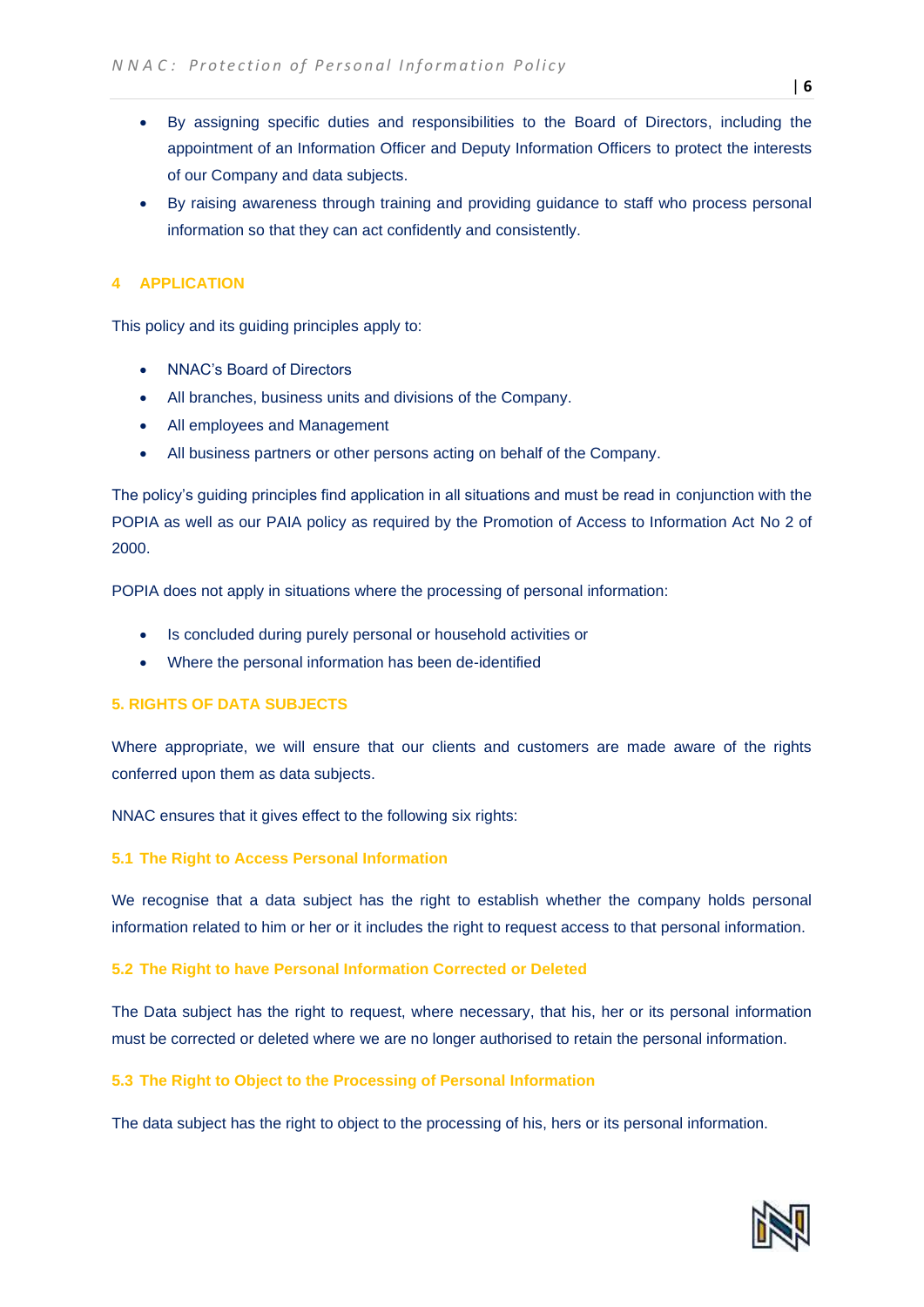In such circumstances, we will give due consideration to the request and the requirements of POPIA. The company may cease to use or disclose the data subject's personal information and may, subject to any statutory and contractual record keeping requirements, also approve the destruction of the personal Information.

## **5.4 The Right to Object to Direct Marketing**

The data subject has the right to object to the processing of his, hers or its personal information for purposes of direct marketing by means of unsolicited electronic communications.

#### **5.5 The Right to Lodge a Complaint with the Information Regulator**

The data subject has the right to submit a complaint to the Information Regulator regarding an alleged infringement of any of the rights protected under POPIA and to institute civil proceedings regarding the alleged non- compliance with the protection of his, her or its personal information.

## **5.6 The Right to be Informed**

The data subject has the right to be notified that his, her or its personal information is being collected by us.

The data subject also has the right to be notified in any situation where the company has reasonable grounds to believe that the personal information of the data subject has been accessed or acquired by an unauthorised person.

# **6 GENERAL GUIDING PRINCIPLES IN TERMS OF THE ACT**

All employees and persons acting on behalf of the company are to adhere to the following guiding principles:

#### **6.1 Accountability**

Failing to comply with POPIA could potentially damage NNAC's reputation or expose us to a damage's claim. The protection of personal information is therefore the responsibility of any person associated with NNAC i.e.: Employees and Business partners.

We will ensure that the provisions of POPIA and the guiding principles outlined in this policy are complied with. However, failure to comply, we will be obliged to administer appropriate sanctions, which may include disciplinary action, against those employees who through their intentional or negligent actions and/or omissions fail to comply with the principles and responsibilities outlined in this policy.

#### **6.2 Processing Limitations (Primary Purpose)**

NNAC ensures that personal information under its control is processed:

- In a fair, lawful, and non-excessive manner and,
- Only with the informed consent of the data subject, and

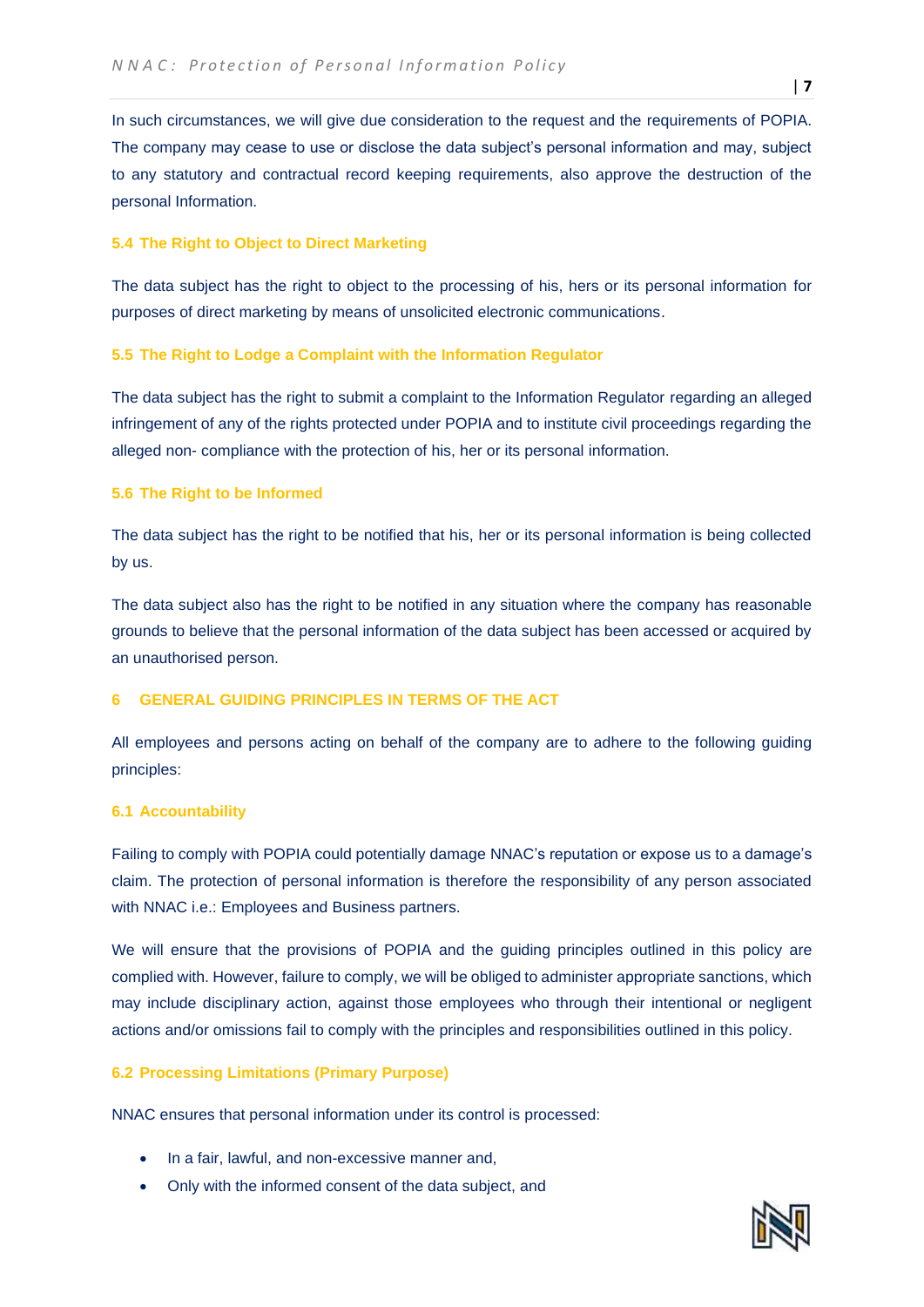#### • Only for a specifically defined purpose.

We will inform the data subject of the reasons for collecting his, her or its personal information and obtain written consent prior to processing personal information.

Alternatively, where services or communications are concluded over the telephone or electronic video feed, the company will maintain a voice recording of the stated purpose for collecting the personal information followed by the data subject's subsequent consent.

Where applicable, the data subject must be informed of the possibility that their personal information will be shared with other aspects of the company's business and be provided with the reasons for doing so.

#### **6.3 Purpose Specification**

We will process personal information only for specific, explicitly defined, and legitimate reasons.

In the event of data being retained or stored, we will inform data subjects of our reasons for retention and storage.

#### **6.4 Further Processing Limitation (Secondary Purpose)**

Personal information will not be processed for a secondary purpose unless that processing is compatible with the original purpose. Secondary Purpose may be referred to the use or disclosure of information for a purpose other than that for which it was originally collected.

Therefore, consent will be obtained from the data subject.

#### **6.5 Information Quality**

We will take reasonable steps to ensure that all personal information collected is complete, accurate and not misleading.

Where personal information is collected or received from third parties, we will take reasonable steps to confirm that the information is correct by verifying the accuracy of the information directly with the data subject.

#### **6.6 Open Communication**

We will take reasonable steps to ensure that data subjects are notified that their personal information is being collected including the purpose for which it is being collected and processed.

#### **6.7 Security Safeguards**

We will manage the security of its filing system to ensure that personal information is adequately protected. To this end, security controls have been implemented to minimise the risk of loss, unauthorised access, disclosure, interference, modification, or destruction.

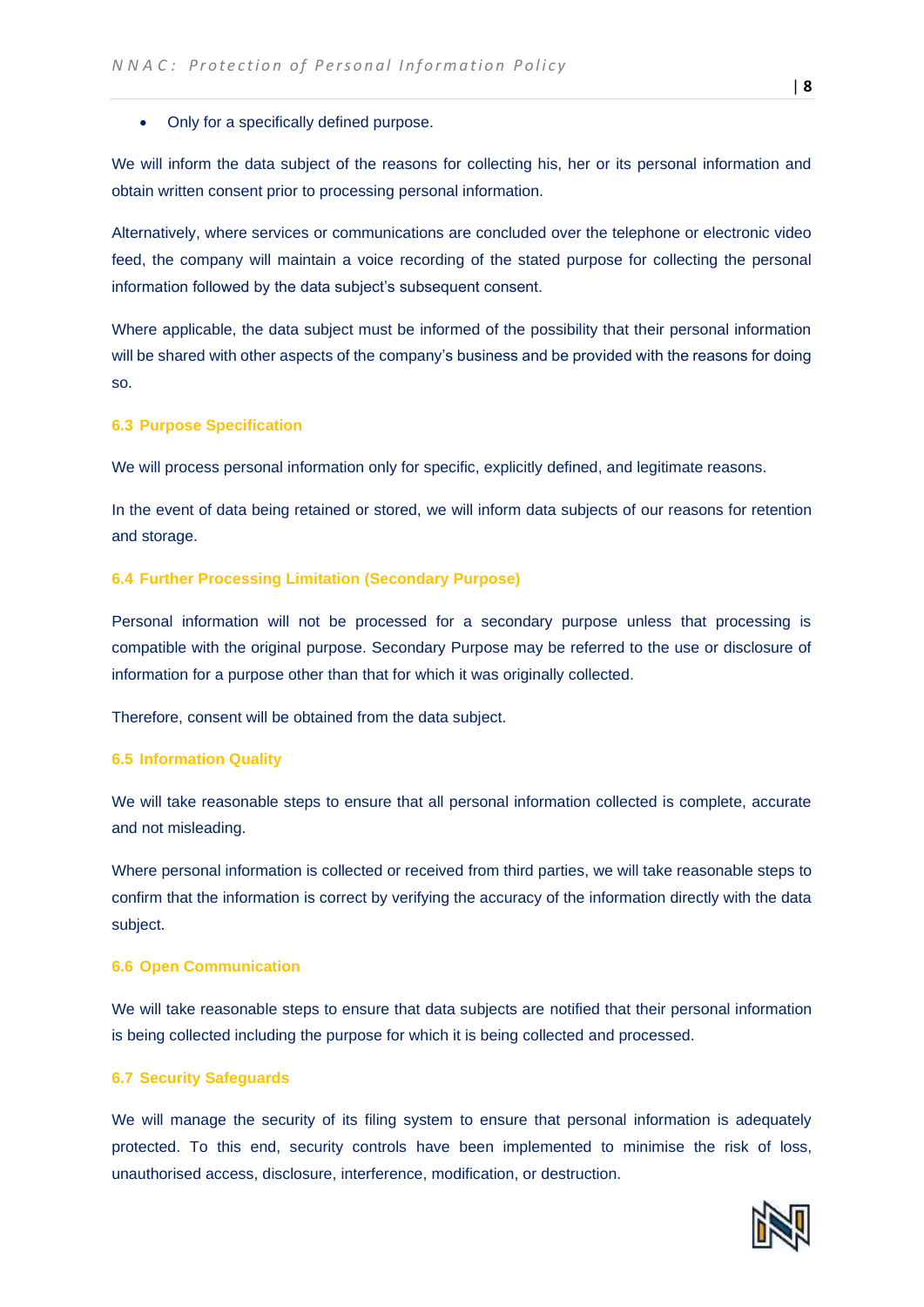NNAC continuously reviews its security controls which includes regular testing of protocols and measures put in place to combat cyber- attacks on our IT network.

We ensure that all paper and electronic records comprising of personal information are securely stored and made accessible only to authorised individuals.

All new employees will be required to sign employment contracts containing contractual terms for use and storage of employee information. Confidentiality clauses will be included to reduce the risk of unauthorised disclosures of personal information for which we are responsible.

#### **6.8 Data Subject Participation**

A data subject may request the correction or deletion of his, hers or its personal information held by us.

We will ensure that it provides a facility for data subjects who want to request the correction or deletion of their personal information.

#### **7 INFORMATION OFFICER**

We have appointed an Information officer and a Deputy Information Officer to assist the Information officer.

The Information Officer is Mr Kalim Rajab, and the Deputy Information Officer is Ms Vicky Lakhraj. The contact details for the Information Officer is [krajab@nnac.co.za](mailto:krajab@nnac.co.za) and Deputy Information Officer is vicky@nnac.co.za

The Information Officer and Deputy Information Officer is responsible for ensuring compliance with POPIA.

The Information Officer and Deputy Information Officer will be registered with the South African Information Regulator established under POPIA prior to performing his or her duties.

#### **8 SPECIFIC DUTIES AND RESPONSIBILITIES**

#### **8.1 NNAC's Board of Directors**

The Board of Directors cannot delegate its accountability and is ultimately responsible for ensuring that we comply with the requirements of POPIA.

The Board may however delegate some of its responsibilities in terms of POPIA to management or other capable individuals.

The Board of Directors are responsible for ensuring:

- NNAC appoints an Information Officer and a Deputy Information officer.
- All persons responsible for the processing of personal information on behalf of the Company:
	- Are appropriately trained and supervised to do so.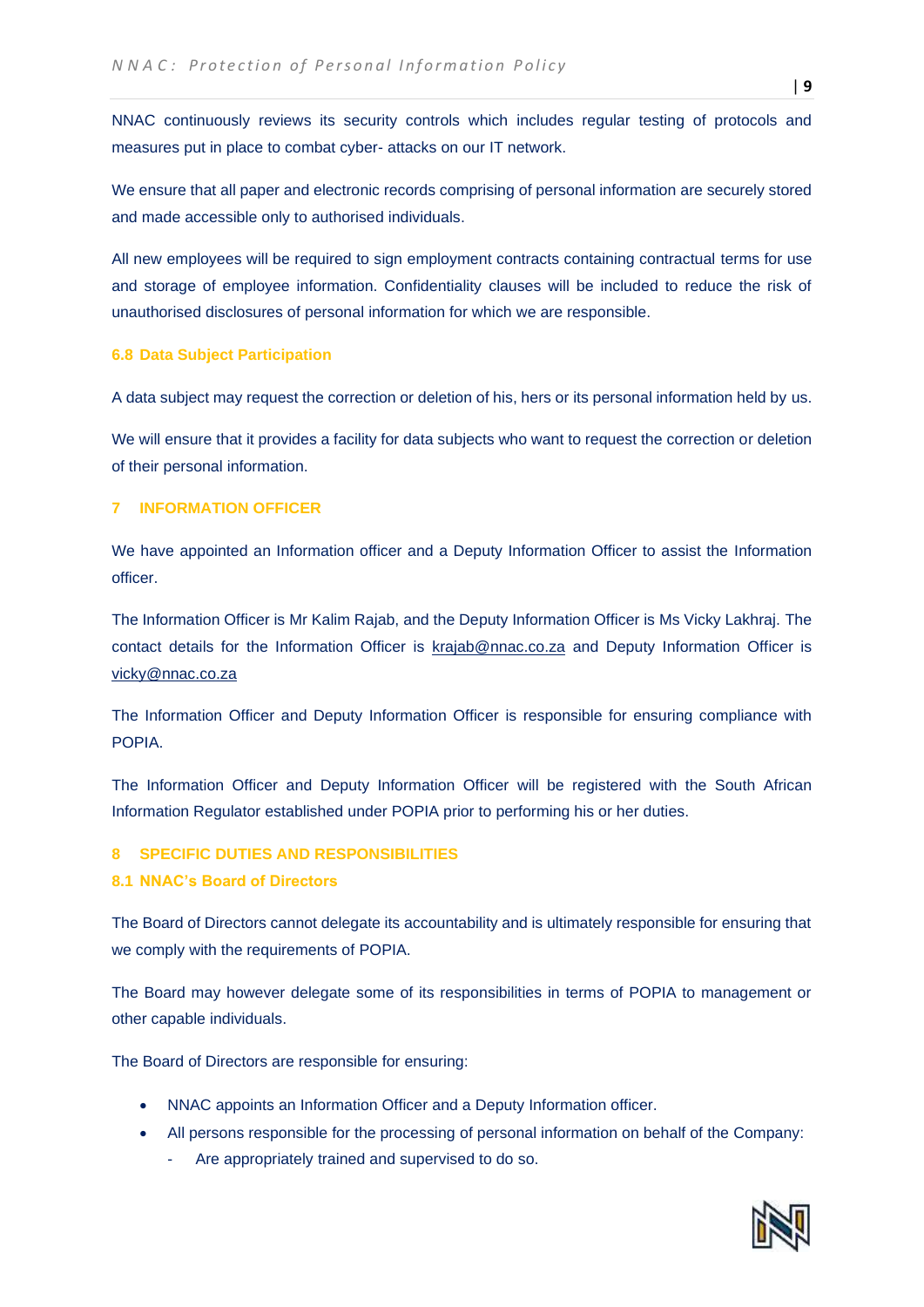- Understand that they are contractually obligated to protect the personal information they encounter, and
- Are aware that a wilful or negligent breach of this policy's processes and procedures may lead to disciplinary action being taken against them.
- Data subjects who want to make enquiries about their personal information are made aware of the procedure that needs to be followed should they wish to do so.

#### **8.2 Information officer**

NNAC's Information Officer is responsible for:

- Taking steps to ensure compliance with the provision of POPIA.
- Keeping the Board of Directors updated on our information protection responsibilities under POPIA.
- Ensuring POPI audits are scheduled and conducted on a regular basis.
- Ensuring that we make it convenient for data subjects who want to update their personal information.
- Encouraging compliance with the conditions required for the lawful processing of personal information.
- Ensuring that employees and person's acting on behalf of the Company are fully aware of the risks associated with the processing of personal information and that they remain informed about our security controls.
- Working with the Information Regulator in relation to any on-going investigations, the Information Officer will therefore act as the contact point for the Information Regulator authority on issues relating to the processing of personal information and will consult with the Information Regulator where appropriate on any other related matter.

The Deputy Information Officer will assist the Information Officer in performing his duties.

## **8.3 Head of IT**

NNAC's IT manager is responsible for:

- Ensuring our IT infrastructure, filing systems and any other devices used for processing personal information meets acceptable security standards.
- Ensuring that all electronically held personal information is kept only on designated drives and servers and uploaded only to approved cloud computing services.
- Ensuring that all electronically stored personal information is backed up and tested on a regular basis.
- Ensuring that all back-ups containing personal information are protected from unauthorised access, accidental deletion and malicious hacking attempts.
- Ensuring that personal information being transferred electronically is encrypted.

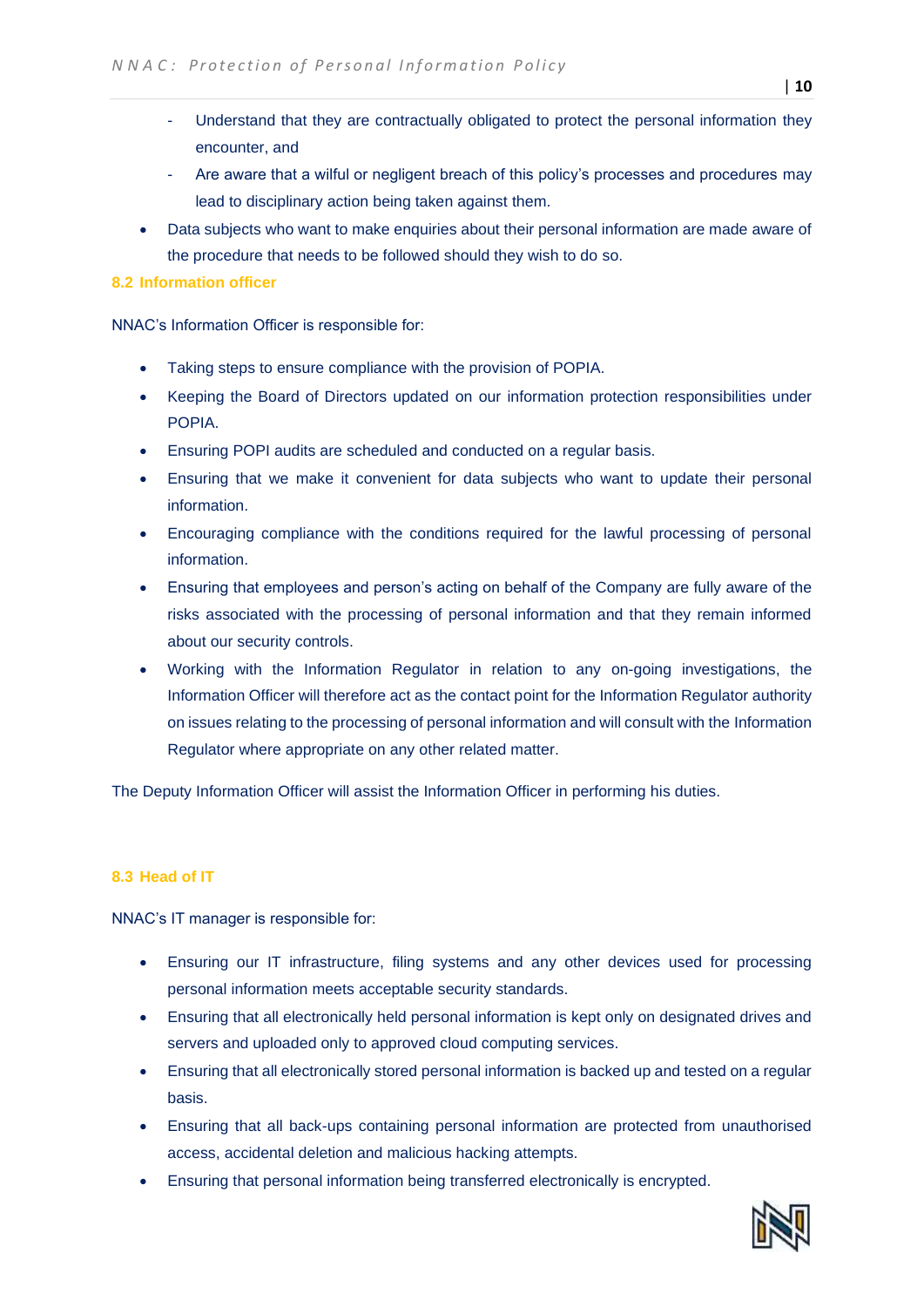- Ensuring that all servers and computers containing personal information are protected by a firewall and the latest security software.
- Performing regular IT checks to verify whether electronically stored personal information has been accessed or acquired by any unauthorised persons.
- Performing regular IT checks to ensure that the security of our hardware and software systems are functioning properly.
- Performing a proper due diligence review prior to contracting with operators or any other thirdparty service providers to process personal information on our behalf. For instance, cloud computing services.

## **8.4 Responsibility of Employees and other Persons acting on behalf of NNAC.**

Employees and other persons acting on behalf of the Company may not directly or indirectly, utilise, disclose or make public in any manner to any person or third party, either within the company or externally, any personal information, unless such information is already publicly known, or the disclosure is necessary in order for the employee or person to perform his or her duties.

**Employees and other persons acting on behalf of NNAC will only process personal information where:**

- The processing is necessary to carry out actions for the conclusion or performance of a contract to which the data subject is a party.
- The processing protects a legitimate interest of NNAC or of a third party to whom the information is supplied.

Furthermore, personal information will only be processed where the data subject:

- Clearly understands why and for what purpose his, her or its personal information is being collected, and
- Has granted us explicit written or verbally recorded consent to process his, her or its personal information.

Consent can be obtained in written form alternately; we will keep a voice recording of the data subject's consent in instances where transactions are concluded telephonically or via electronic video feed.

#### **Employees and other persons acting on behalf of NNAC will under no circumstances:**

- Process or have access to personal information where such processing or access is not a requirement to perform their respective work- related tasks or duties.
- Save copies of personal information directly to their own private computers, laptops or other mobile devices like tablets or smart phones.
- Share personal information informally. Personal information should never be sent by email, other than to the data subject.

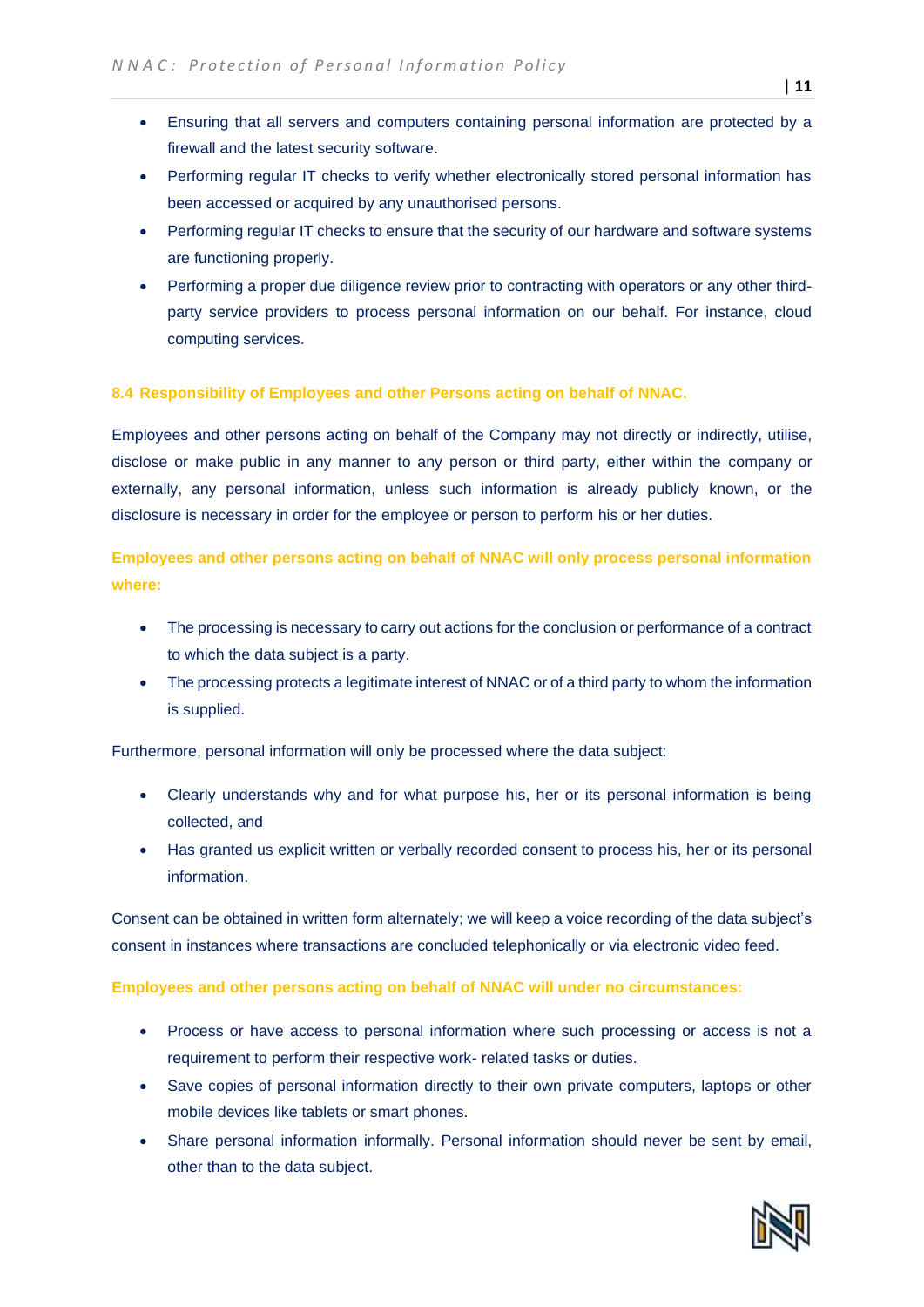**Employees and other persons acting on behalf of NNAC are responsible for:**

- Keeping all personal information that they encounter secure, by taking sensible precautions and following guidelines outlined in this policy.
- Ensuring that their computer screens and other devices are switched off or locked when not in use or when away from their desks.
- Taking reasonable steps to ensure that personal information is kept accurate and up to date.

Where an employee and other persons acting on behalf of NNAC, become aware or suspicious of any security breach such as unauthorised access, interference, modification, destruction, or the unsanctioned disclosure of personal information, he or she must immediately report this event or suspicion to the Information Officer or the Deputy Information Officer.

## **9 REQUEST TO ACCESS PERSONAL INFORMATION PROCEDURE**

Data subjects have the right to:

- Request what personal information we holds about them and why.
- Request access to their personal information.

Access to information can be made by email, addressed to the Information Officer. The Information Officer will provide the data subject with a "Personal Information Request Form".

Once the completed form has been received, the Information Officer will verify the identity of the data subject prior to handing over any personal information.

The information Officer will process all requests within a reasonable time.

#### **10 DISCIPLINARY ACTION**

Where a POPI complaint or a POPI infringement investigation has been finalised, we may recommend any appropriate legal and/or disciplinary action to be taken against any employee reasonably suspected of being implicated in any non- compliant activity outlined within this policy.

Any gross negligence or the wilful mismanagement of personal information, will be considered a serious form of misconduct for which we may summarily dismiss the employee. Disciplinary procedures will commence where there is sufficient evidence to support an employee's gross negligence.

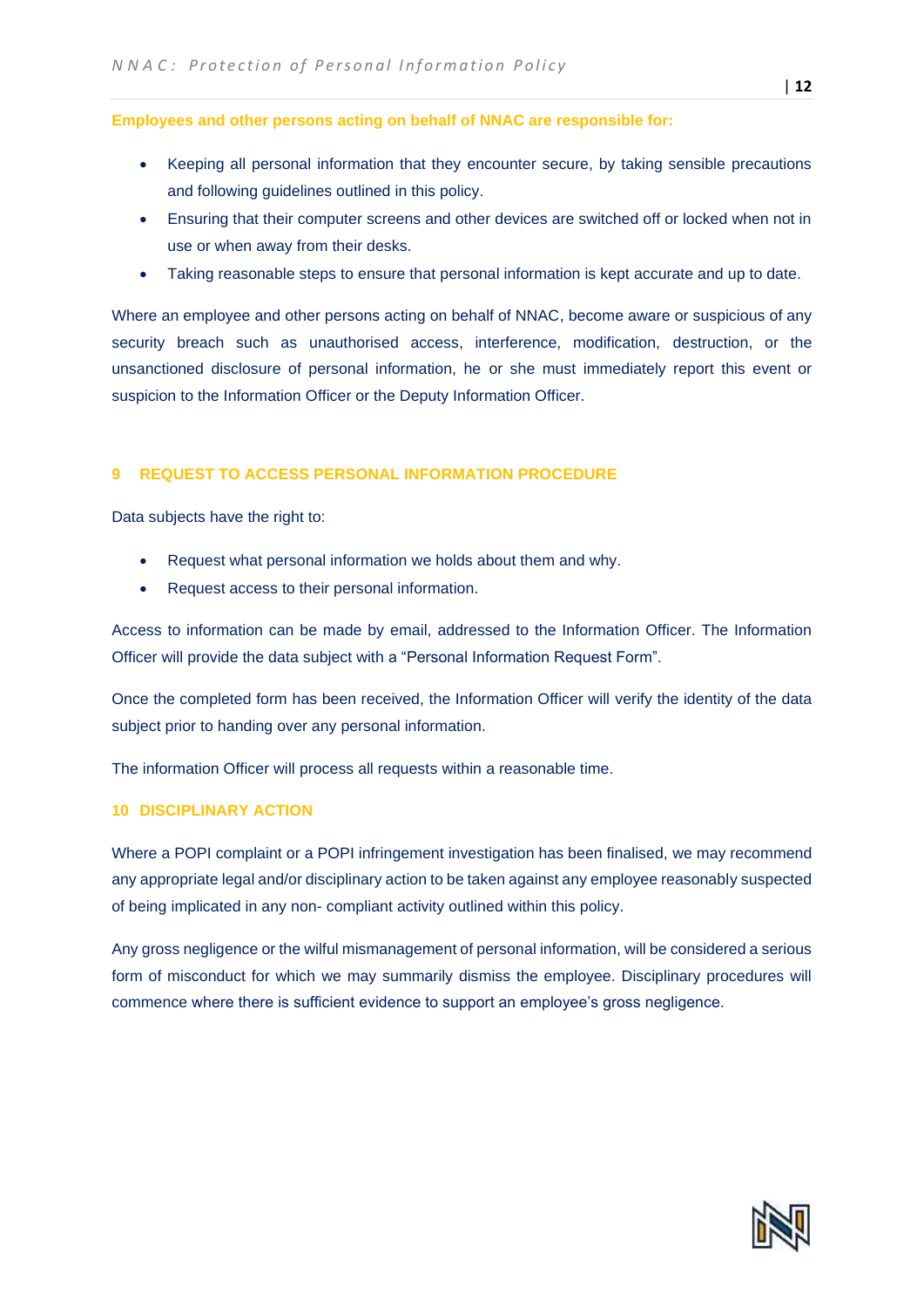## **11 POPI COMPLAINTS PROCEDURE**

Data subjects have the right to complain in instances where any of their rights under POPIA have been infringed upon.

All complaints submitted in writing will be considered by the Information Officer.

Where the data subject is not satisfied with the Information Officers determination, the data subject has the right to complain to the Information Regulator.

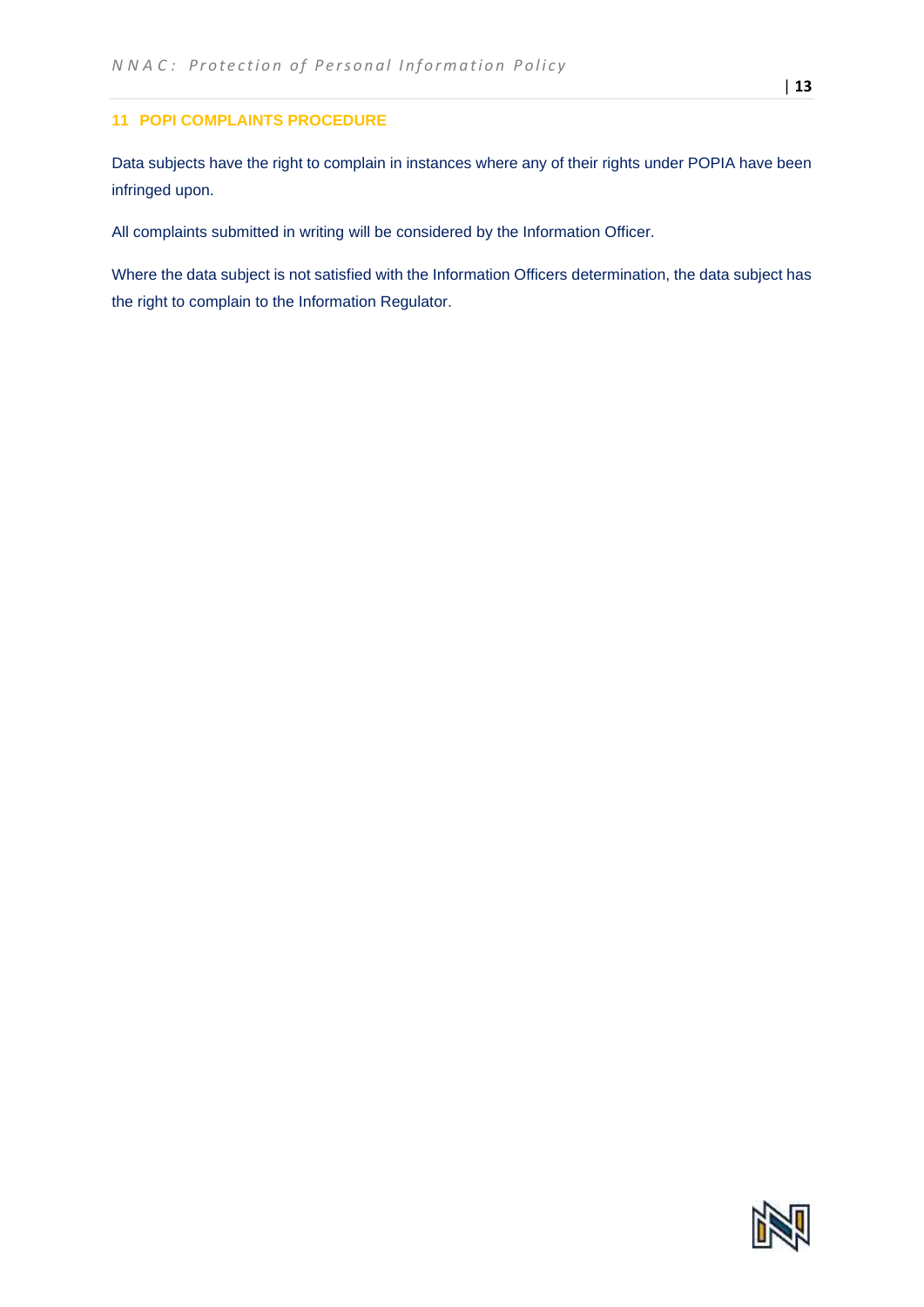# **12. ANNEXURE A: PERSONAL INFORMATION REQUEST FORM**

| Please submit the completed form to the Information Officer |  |  |
|-------------------------------------------------------------|--|--|
| Name                                                        |  |  |
| Contact number                                              |  |  |
| Email address                                               |  |  |

Please be aware that we may require you to provide proof of identification prior to processing your request.

| A. Particulars of Data Subject |  |  |
|--------------------------------|--|--|
| Name & Surname                 |  |  |
| <b>Identity Number</b>         |  |  |
| Postal address                 |  |  |
| Contact number                 |  |  |
| <b>Email address</b>           |  |  |

| B. Request                     |                                                                        |  |
|--------------------------------|------------------------------------------------------------------------|--|
| I request the organisation to: |                                                                        |  |
|                                | $(a)$ Inform me whether it holds any of my personal information        |  |
|                                | (b) Provide me with a record or description of my personal information |  |
|                                | (c) Correct or update my personal information                          |  |
|                                | $ d\rangle$ Destroy or delete a record of my personal information      |  |

| C. Instructions |  |
|-----------------|--|
|                 |  |
|                 |  |
|                 |  |
|                 |  |
|                 |  |
|                 |  |
|                 |  |

| D. Signature |  |
|--------------|--|
|              |  |
| Signature:   |  |
|              |  |
| Date:        |  |



| **14**